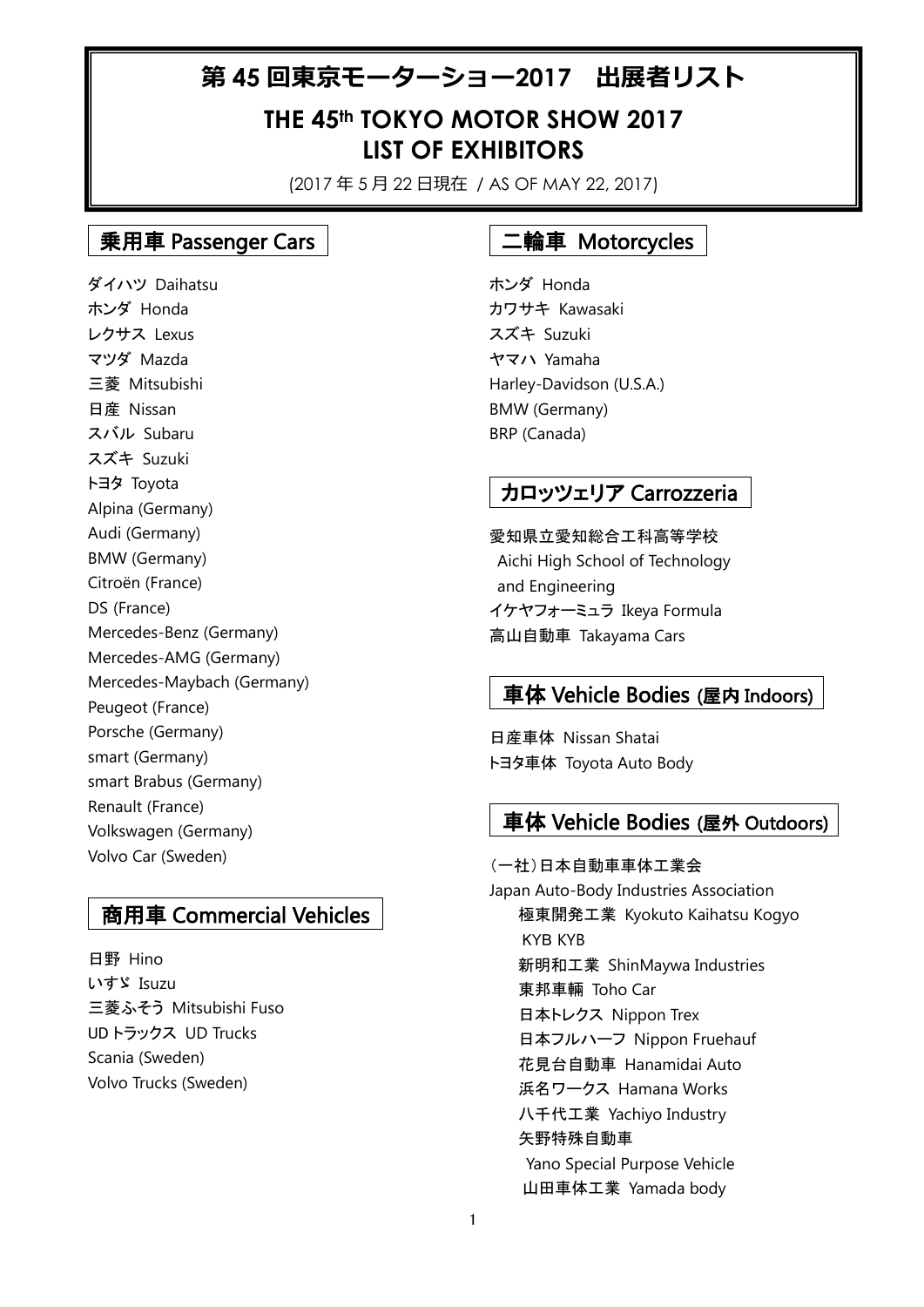## 部品・機械器具 Parts, Machinery and Tools

(株)アドヴィックス Advics Co., Ltd. アイシン・エーアイ(株) Aisin AI Co., Ltd. アイシン・エィ・ダブリュ(株) Aisin AW Co., Ltd. アイシン化工(株) Aisin Chemical Co., Ltd. アイシン精機(株) Aisin Seiki Co., Ltd. アイシン高丘(株) Aisin Takaoka Co., Ltd. 曙ブレーキ工業(株) Akebono Brake Industry Co., Ltd. アルパイン(株) Alpine Electronics Inc. (株)アルティア Altia Co., Ltd. アンデン(株) Anden Co., Ltd. アーコニック・ジャパン(株) Arconic Japan Ltd. 朝日電装(株) Asahi Denso Co., Ltd. アスモ(株) Asmo Co., Ltd. ボッシュ(株) Bosch Corp. (株)ブリヂストン Bridgestone Corp. カルソニックカンセイ(株) Calsonic Kansei Corp. (株)カーメイト Car Mate Mfg. Co., Ltd. クラリオン(株) Clarion Co., Ltd. 大同メタル工業(株) Daido Metal Co., Ltd. (株)データシステム Datasystem Co., Ltd. デルタ工業(株) Delta Kogyo Co., Ltd. (株)デンソー DENSO CORPORATION (株)エクセディ Exedy Corp. (株)ファインシンター Fine Sinter Co., Ltd. 富士通テン(株) Fujitsu Ten Ltd. 日本グッドイヤー(株) Goodyear Japan Ltd. 浜名湖電装(株) Hamanakodenso Co., Ltd. 日立オートモティブシステムズ(株) Hitachi Automotive Systems Ltd. 日立金属(株) Hitachi Metals Ltd. HKT(株) HKT Corp. 市光工業(株) Ichikoh Industries Ltd. (株)今仙電機製作所 Imasen Electric Industrial Co., Ltd. IPF(株) IPF Corp. イサム塗料(株) Isamu Paint Co., Ltd. イワタボルト(株) Iwata Bolt Co., Ltd. ジヤトコ(株) Jatco Ltd. (株)ジェイテクト JTEKT Corp.

(株)ケーヒン Keihin Corp. (株)小糸製作所 Koito Mfg. Co., Ltd. (株)クゼー Kuzeh Corp. KYB(株) KYB Corp. 京三電機(株) Kyosan Denki Co., Ltd. 京都機械工具(株) Kyoto Tool Co., Ltd. 協和工業(株) Kyowa Kogyo Co., Ltd. マブチモーター(株) Mabuchi Motor Co., Ltd. マーレベーアジャパン(株) MAHLE Behr Japan KK マーレエレクトリックドライブズジャパン(株) MAHLE Electric Drives Japan Corp. マーレエンジンコンポーネンツジャパン(株) MAHLE Engine Components Japan Corp. (株)マーレフィルターシステムズ MAHLE Filter Systems Japan Corp. (株)松井製作所 Matsui Universal Joint Corp. (株)ミクニ Mikuni Corp. 水戸工機(株) Mito Tool Mfg. Co., Inc. (株)ミツバ Mitsuba Corp. 三菱電機(株) Mitsubishi Electric Corp. モリテックスチール(株) Molitec Steel Co., Ltd. 日本特殊陶業(株) NGK Spark Plug Co., Ltd. 日本発条(株) NHK Spring Co., Ltd. 日本ピストンリング(株) Nippon Piston Ring Co., Ltd. 日本サーモスタット(株) Nippon Thermostat Co., Ltd. 日信工業(株) Nissin Kogyo Co., Ltd. NOK(株) NOK Corp. 日本精工(株) NSK Ltd. NTN(株) NTN Corp. オムロンオートモーティブエレクトロニクス(株) Omron Automotive Electronics Co., Ltd. パイオニア(株) Pioneer Corp. (株)レイズ Rays Co., Ltd. (株)リケン Riken Corp. 三輪精機(株) Sanwa Seiki Ltd. 澤藤電機(株) Sawafuji Electric Co., Ltd. (株)ソニックデザイン Sonic Design Co., Ltd. スタンレー電気(株) Stanley Electric Co., Ltd. (株)杉浦製作所 Sugiura Seisakusho Co., Ltd.